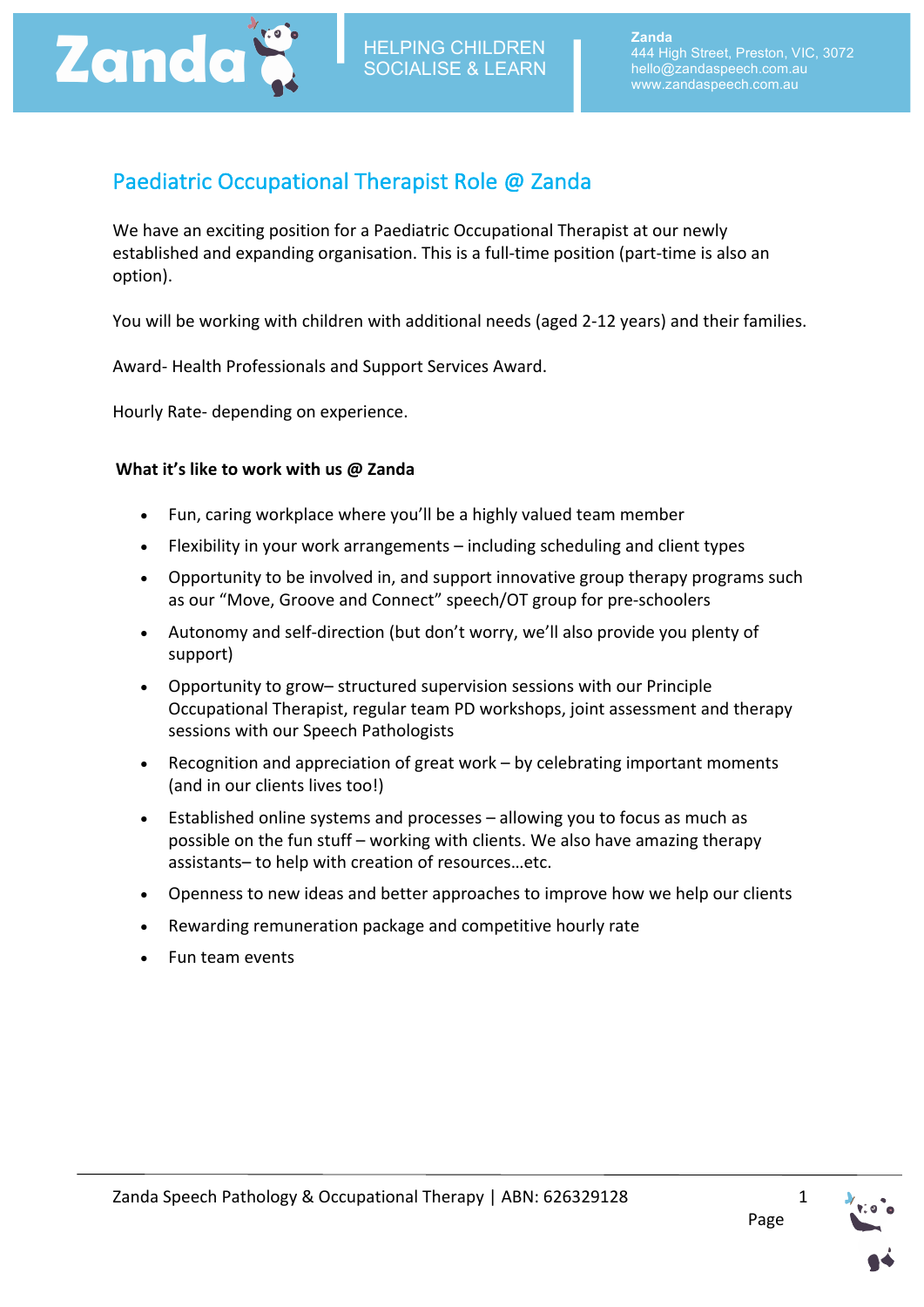

## **What you'll be doing:**

- $\bullet$  Helping children socialise and learn this is our core mission!
- Listen to families concerns and help them set goals important to them
- Conduct assessments to determine child's strengths and weaknesses
- Conduct one to one therapy that is fun, engaging and evidence based (at home, kinder, community, or in our awesome therapy rooms)
- Help develop and run innovative new group programs
- Develop meaningful and practical therapy plans and activities  $-$  that match the child's interests and needs
- Provide parents with practical strategies and ideas, that they can incorporate into everyday life
- Work closely with other professionals
- Document therapy plans/outcomes and write easy to understand reports
- Provide training and advice to child care/school staff
- Confidently support children with Autism, with a broad range of challenges

#### **What we expect:**

- $\bullet$  Ideally 1-2 + years of experience working with paediatric clients
- Passionate about working with children and flexible when things don't quite go to plan!
- Highly personable, and quickly able to build rapport with families from a wide range of backgrounds
- Experience supporting children in areas such as: handwriting, fine and gross motor skills, sensory processing, ADLs and behavioural management
- Understanding of the importance of play and ability to coach parents in how to help their children develop their play skills
- Ability to set practical functional goals, which are tailored to the clients' needs
- A Bachelor of Occupational Therapy or equivalent
- Current Registration with AHPRA;
- Eligibility for Medicare Provider number
- Willingness to travel to clients across Metro Melbourne- at home, school, kinder, childcare.

2